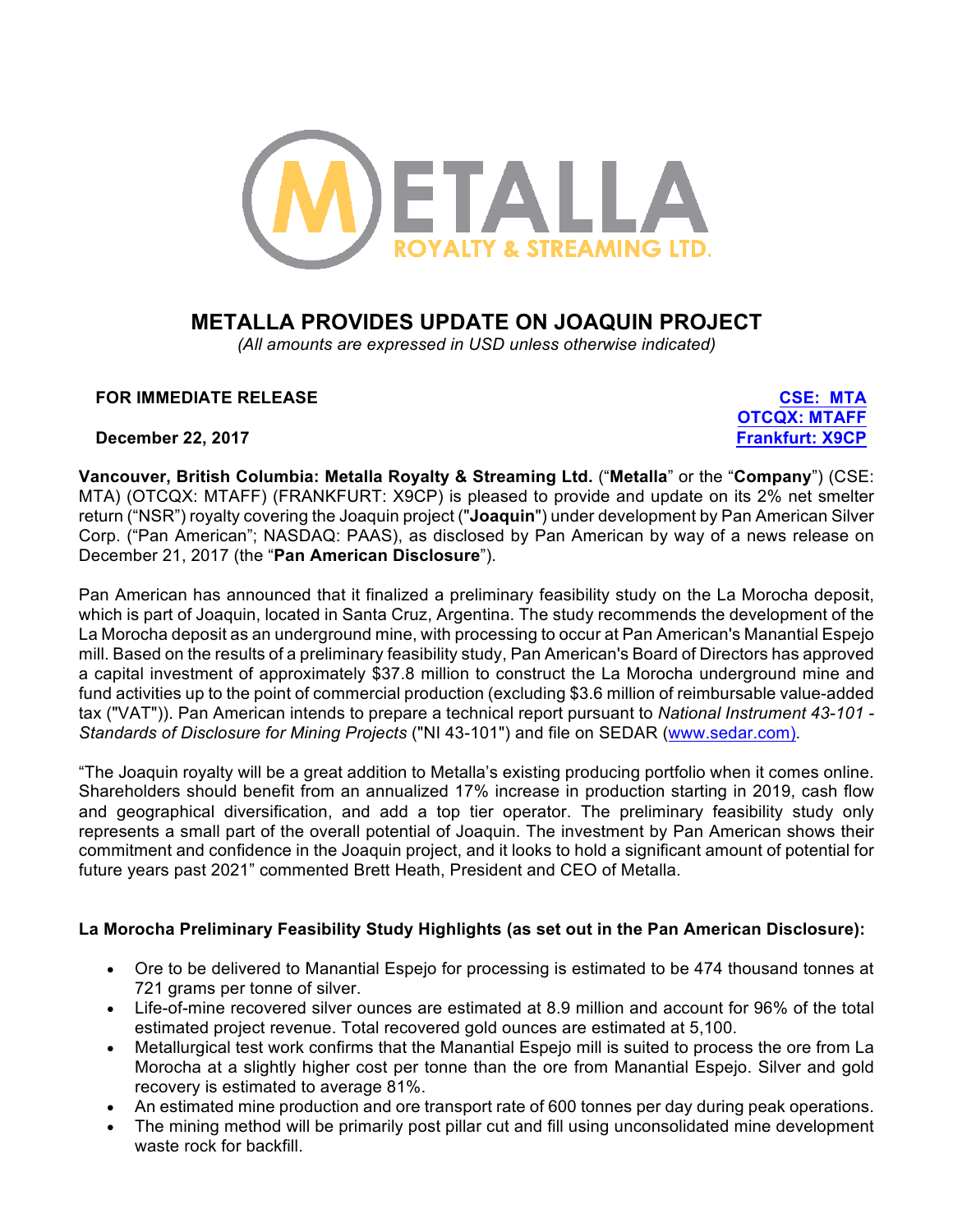- Ore will be hauled to surface by mine trucks and then transported by road to the Manantial Espejo processing facility, located 145 kilometres to the south of Joaquin.
- Development of the underground access decline ramp is scheduled to begin in the second quarter of 2018, with first ore production starting in late 2019 and running until the end of 2021.
- The estimated \$37.8 million project development capital investment (excluding \$3.6 million of reimbursable VAT) is scheduled to be incurred during 2018 and 2019, and is anticipated to be funded from the cash flow generated through the Company's operating activities.

# **METALLA ESTIMATED PRODUCTION FROM JOAQUIN(1)**

**Based on the Pan American Disclosure, Metalla estimates that future production and cash flow from the Joaquin project will be:**

|                                        | 2019         | 2020         | 2021         |
|----------------------------------------|--------------|--------------|--------------|
| Silver ("Ag") ounces                   | 16,000 oz Ag | 86,000 oz Ag | 76,000 oz Ag |
| Gold ("Au") ounces                     | 20 oz Au     | 56 oz Au     | 26 oz Au     |
| Estimated Cash Flow CAD dollars (2)(3) | \$375,920    | \$1,942,084  | \$1,680,464  |

(1) Based on Metalla's 2% NSR royalty on guidance given by Pan American, subject to standard development risks from the project moving from PFS to Production. (Not included in Metalla's production guidance)

(2) Based on \$17 silver per ounce and \$1,200 gold per ounce and exchange rate of 1.27 USD/CAD

(3) Not including NSR deductions and potential tax

## **Qualified Person**

The technical information contained in this news release has been reviewed and approved by Charles Beaudry, geologist M.Sc., member of the Association of Professional Geoscientists of Ontario and of the Ordre des Géologues du Québec and a director of Metalla. Mr. Beaudry is a QP as defined in "National Instrument 43-101 *Standards of disclosure for mineral projects*.

## **About Metalla**

Metalla is a precious metals royalty and streaming company. Metalla provides shareholders with leveraged precious metal exposure through a diversified portfolio of royalties and streams. Our strong foundation of current and future cash generating asset base, combined with an experienced team gives Metalla a path to become one of the leading gold and silver companies for the next commodities cycle.

For further information, please visit our website at www.metallaroyalty.com

## **Contact Information**

Metalla Royalty & Streaming Ltd. Brett Heath, President & CEO Phone: 604-696-0741 Email: info@metallaroyalty.com Website: www.metallaroyalty.com

#### **Investor Relations**

Renmark Financial Communications Inc.

33410779v2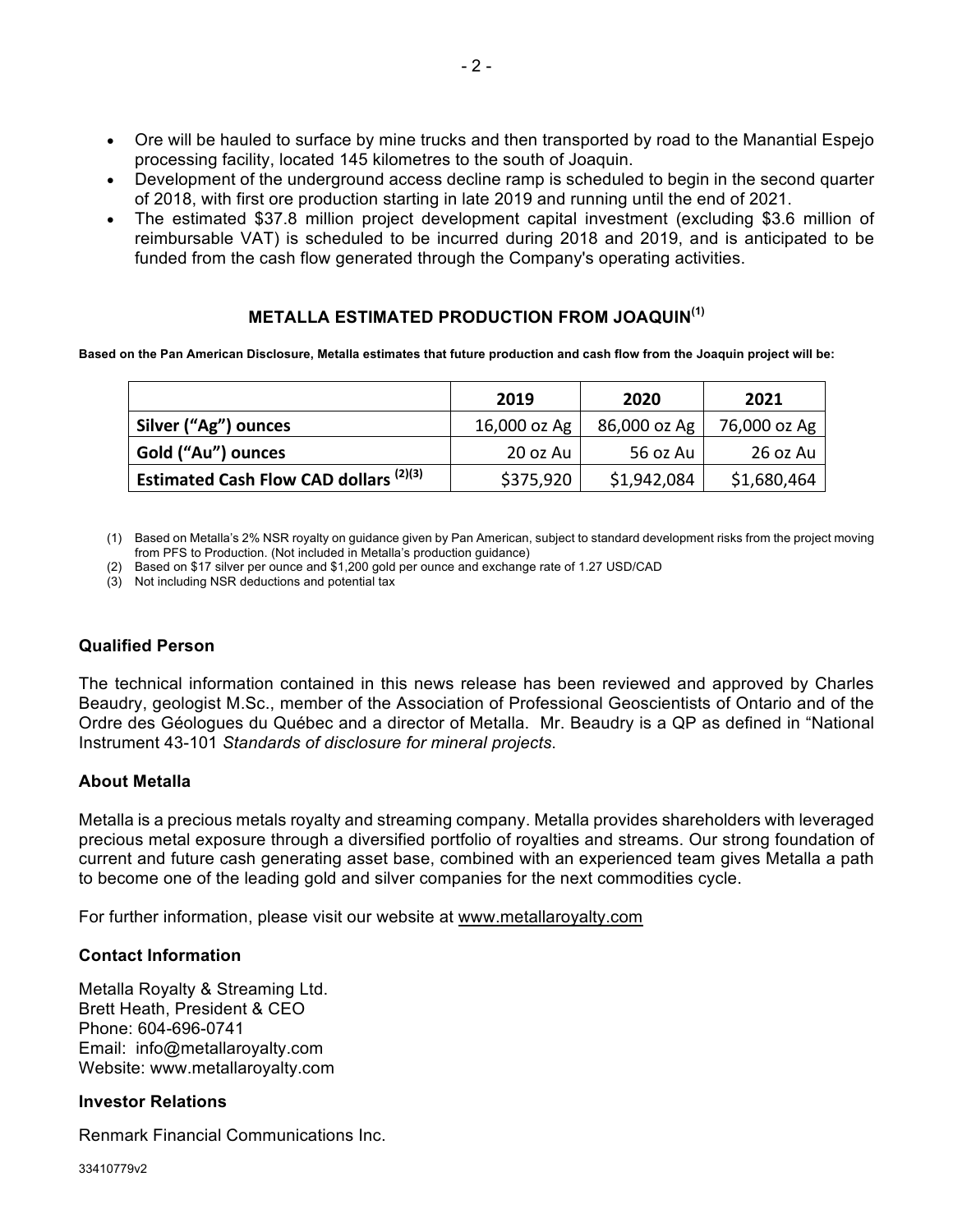### Barry Mire: bmire@renmarkfinancial.com Tel: (416) 644-2020 or (514) 939-3989

*Neither the Canadian Securities Exchange nor its Regulation Services Provider (as that term is defined in the policies of the CSE) accepts responsibility for the adequacy or accuracy of this release.*

- 3 -

#### *Technical and third party information*

*The disclosure herein and relating to the Joaquin project is based on information publicly disclosed by Pan American and information/data available in the public domain as at the date hereof, and none of this information has been independently verified by the Company. Specifically, as a royalty holder, the Company has limited, if any, access to the Joaquin project. The Company is dependent on, (i) Pan American and their qualified persons to provide information to the Company, or (ii) on publicly available information to prepare disclosure pertaining to the Joaquin project and generally has limited or no ability to independently verify such information. Although the Company does not have any knowledge that such information may not be accurate, there can be no assurance that such third party information is complete or accurate. Some information publicly reported by operators may relate to a larger property than the area covered by the Company's royalty interest. The Company's royalty interest may cover less than 100% and sometimes only a portion of the publicly reported mineral reserves, mineral resources and production of a property.*

*Any financial outlook or future-oriented financial information in this news release, as defined by applicable securities laws, has been approved by management of Morien as of the date of this news release. Such financial outlook or future-oriented financial information is provided for the purpose of providing information about management's current expectations and plans relating to the future. Readers are cautioned that such outlook or information should not be used for purposes other than for which it is disclosed in this news release.*

#### *Cautionary Note Regarding Forward-Looking Statements*

*This press release contains "forward-looking information" and "forward-looking statements" within the meaning of applicable Canadian and U.S. securities legislation. The forward-looking statements herein are made as of the date of this press release only and the Company does not assume any obligation to update or revise them to reflect new information, estimates or opinions, future events or results or otherwise, except as required by applicable law.* 

*Often, but not always, forward-looking statements can be identified by the use of words such as "plans", "expects", "is expected", "budgets", "scheduled", "estimates", "forecasts", "predicts", "projects", "intends", "targets", "aims", "anticipates" or "believes" or variations (including negative variations) of such words and phrases or may be identified by statements to the effect that certain actions "may", "could", "should", "would", "might" or "will" be taken, occur or be achieved. Forward-looking information in this press release includes, but is not limited to, statements with respect to future events or future performance of Metalla, future development or production decision at Joaquin, , statements about possible royalty payments under the Joaquin NSR and royalty payments to be paid to Metalla by property owners or operators of mining projects pursuant to net smelter returns and other royalty agreements of Metalla, continued ramp-up at the Endeavor Mine, management's expectations regarding Metalla's growth, results of operations, estimated future revenues, carrying value of assets, future dividends, and requirements for additional capital, production estimates, production costs and revenue, future demand for and prices of commodities, expected mining sequences, business prospects and opportunities. Such forward-looking statements reflect management's current beliefs and are based on information currently available to management.* 

*Forward-looking statements involve known and unknown risks, uncertainties and other factors, which may cause the actual results, performance or achievements of the Company to be materially different from any future results, performance, or achievements expressed or implied by the forward-looking statements. The forward-looking statements contained in this press release are based on reasonable assumptions that have been made by management as at the date of such information and is subject to unknown risks, uncertainties and other factors that may cause the actual actions, events or results to be materially different from those expressed or implied by such forward-looking information, including, without limitation: the impact of general business and economic conditions; the ongoing operation of the properties in which the Company holds a royalty, stream, or other productionbase interest by the owners or operators of such properties in a manner consistent with past practice; absence of control over mining operations; the accuracy of public statements and disclosures made by the owners or operators of such underlying properties; no material adverse change in the market price of the commodities that underlie the asset portfolio; and other risks and uncertainties disclosed under the heading "Risk Factors" in the Management's Discussion and Analysis of the Company dated September 28, 2017 filed with the Canadian securities regulatory authorities on the SEDAR website at www.sedar.com.*

*Although Metalla has attempted to identify important factors that could cause actual actions, events or results to differ materially from those contained in forward-looking information, there may be other factors that cause actions, events or results not to be as anticipated, estimated or intended. There can be no assurance that such information will prove to be accurate, as actual results and future events could differ materially from those anticipated in such information. Investors are cautioned that forward-looking statements are not guarantees of future performance. The Company cannot assure investors that actual results will be consistent with these forward-looking statements. Accordingly, investors should not place undue reliance on forward-looking statements or information.*